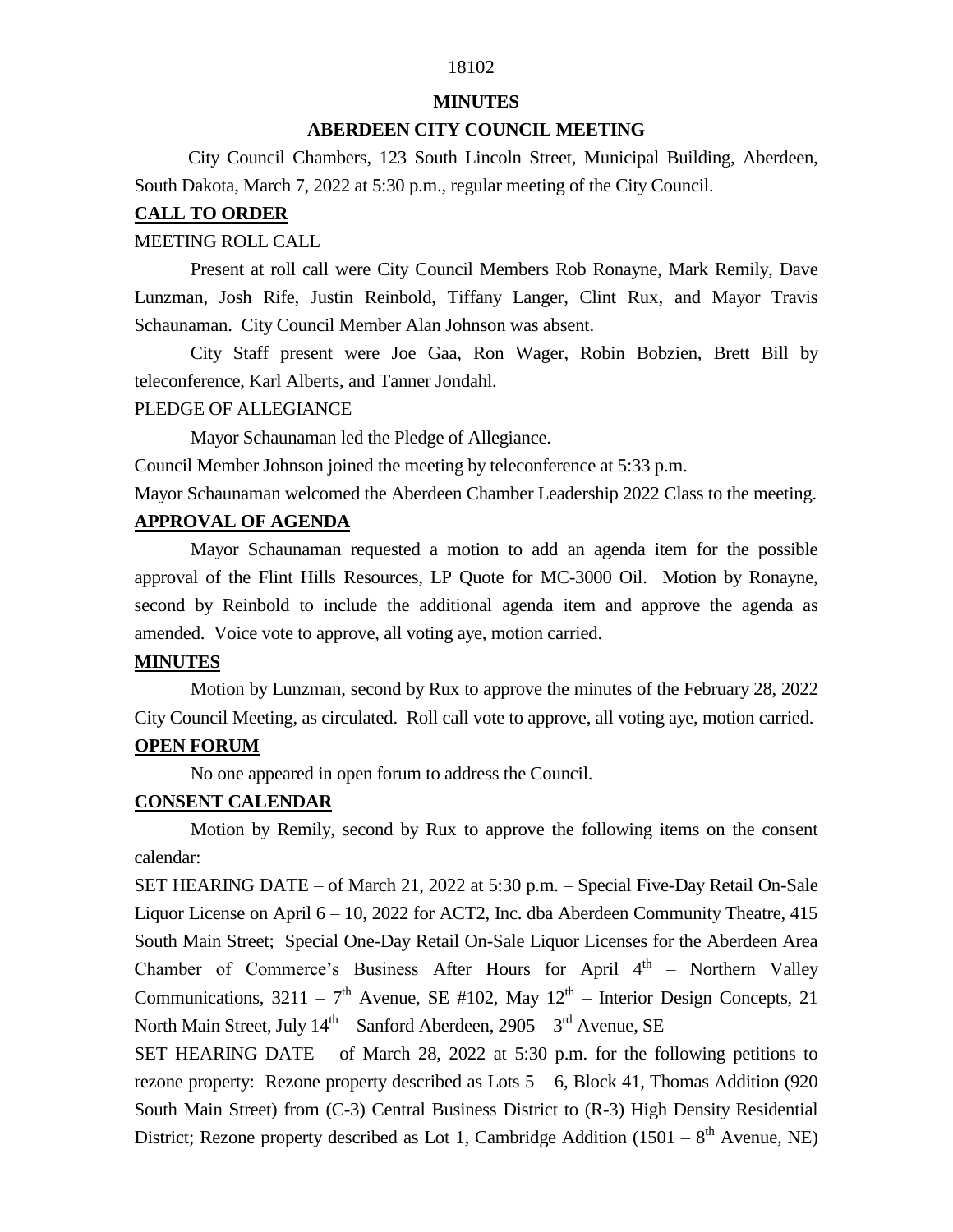from (C-2) Highway Commercial District to (R-3) High Density Residential District

SET BID DATE – of March 22, 2022 at 2:00 p.m. for the following projects: North Dakota Street Roadway Improvements; Kline Street Storm Sewer Improvements

SET BID DATE – of March 29, 2022 at 2:00 p.m. for the following projects: Street Maintenance Concrete Repair I Project; Annual Concrete Work; Accessible Sidewalk Quadrant Improvements

LICENSES – Advertising/Sign Hanging – CJE Enterprises LLC; Residential Building Contractor – Steve Johnson

LOTTERY NOTICES – Aberdeen Area Child Protection Team; Bethlehem Lutheran Church (Pre-K); Northern State University-Wolves On The Water; Presentation College

Roll call vote to approve, all voting aye, motion carried.

## **OLD BUSINESS**

## ORDINANCE NO. 22-02-01

Motion by Rux, second by Ronayne to approve second reading and final adoption of Ordinance No. 22-02-01 regarding the transfer of a Taxicab/Motorbus License. Roll call vote to approve, all voting aye, motion carried.

## **NEW BUSINESS**

## RESOLUTION NO. 22-03-01R

Captain Tanner Jondahl requested approval of Resolution No. 22-03-01R declaring firearms as surplus property for disposal according to SDCL §23A-37-13. Motion by Remily, second by Rife to declare property surplus and approve of Resolution No. 22-03- 01R. Roll call vote to approve, all voting aye, number of ayes 9, number of nays 0, motion carried.

# RESOLUTION NO. 22-03-01R

# RESOLUTION DECLARING SURPLUS PROPERTY

BE IT HEREBY RESOLVED by the Aberdeen City Council that the following described property is declared surplus property and may be disposed of in accordance with SDCL §23A-37-13, said property is described as follows:

| Description       | Tag No.  | Incident No. |
|-------------------|----------|--------------|
| Remington 870,    | 14AP1669 | 14AP21388    |
| Serial #T60838M   |          |              |
| Glenfield 60      | 17AP2741 | 17AP25060    |
| Serial #21479718  |          |              |
| Ruger LCp.380     | 18AP1033 | 18AP08821    |
| Serial #371191059 |          |              |
| S&W 9VE           | 18AP1269 | 18AP11426    |
| Serial #DVB1782   |          |              |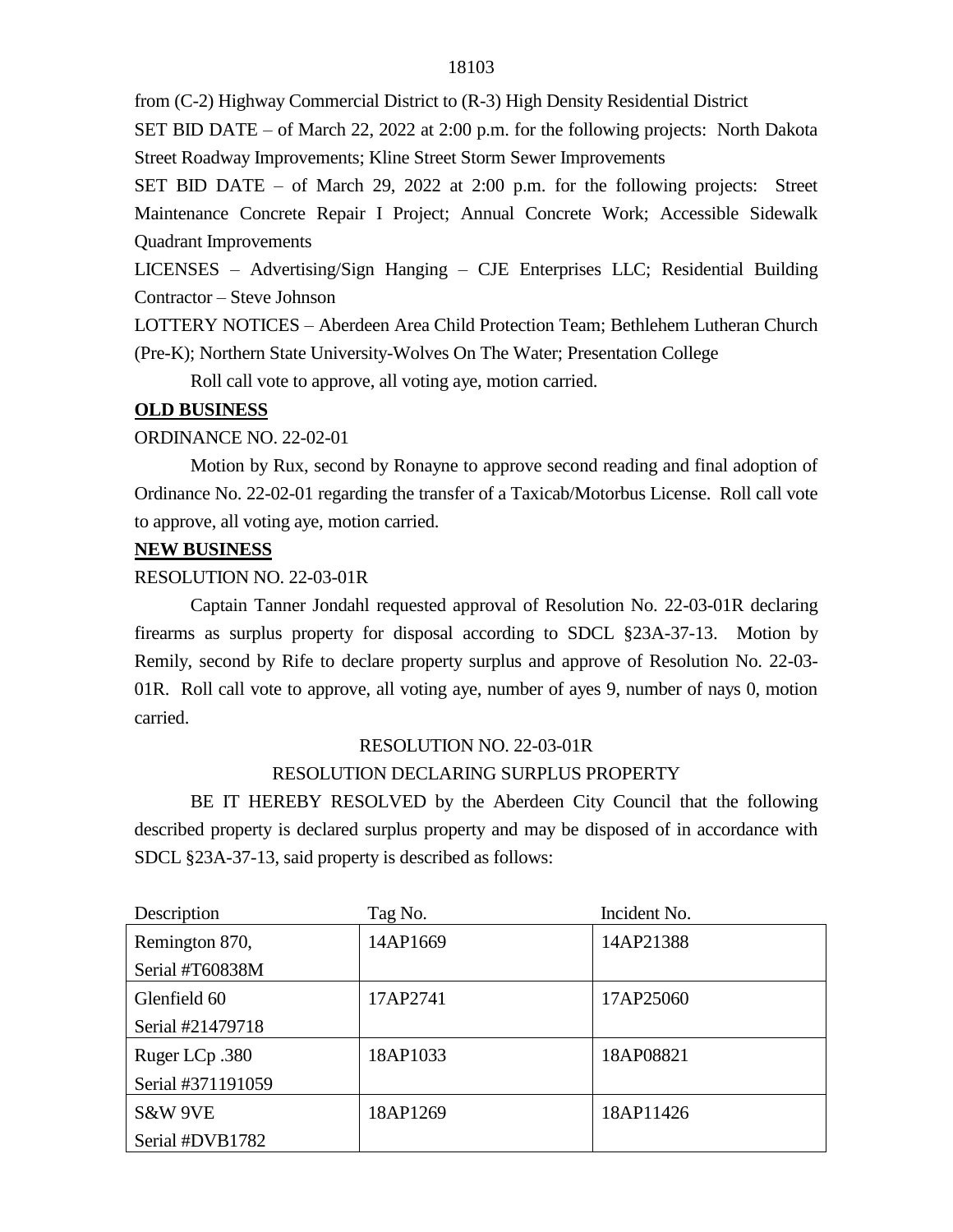| High Point .380           | 18AP2073 | 18AP18988 |
|---------------------------|----------|-----------|
| Serial #P8108771          |          |           |
| <b>S&amp;W M&amp;P 15</b> | 19AP0613 | 19AP02516 |
| Serial #TA75330           |          |           |
| Kimber Ultra II           | 19AP0615 | 19AP02516 |
| Serial #KU292304          |          |           |
|                           |          |           |
| Hipoint .45               | 19AP1962 | 19AP17447 |
| Serial #4281352           |          |           |
| Glock 10 mm               | 19AP2872 | 19AP27996 |
| Serial #YLV286            |          |           |
| Ruger LCp.22              | 20AP0299 | 20AP02466 |
| Serial #380702627         |          |           |
| S&W Airweight             | 20AP1257 | 20AP11161 |
| Serial #CRE8806           |          |           |
| Taurus 9mm                | 20AP2791 | 20AP21920 |
| Serial #TLW89357          |          |           |
| Taurus 9mm                | 20AP0741 | 20AP06280 |
| Serial #TGN20766          |          |           |
| Springfield XDM-9         | 21AP1277 | 21AP10756 |
| Serial #MG846556          |          |           |

BE IT FURTHER RESOLVED that the Chief of Police may trade this surplus property to any licensed firearms dealer as allowed by law.

The foregoing Resolution was adopted at a regular meeting of the Aberdeen City Council on the  $7<sup>th</sup>$  day of March, 2022.

## LIBRARY SERVICES CONTRACT WITH BROWN COUNTY

City Manager Joe Gaa requested approval of a K. O. Lee Aberdeen Public Library Contract with Brown County for the year 2022 in the amount of \$6,000.00. Motion by Reinbold, second by Remily to approve the contract to provide library services between the City of Aberdeen and Brown County from January 1 to December 31, 2022 in the amount of \$6,000.00. Roll call vote to approve, all voting aye, motion carried.

## QUOTE FOR BITUMINOUS OIL FROM FLINT HILLS RESOURCES

City Engineer Robin Bobzien requested approval to accept a quote for MC3000 Bituminous Oil from Flint Hills Resources LP at a price of \$812.53 per ton delivered. Motion by Ronayne, second by Rux to accept the MC3000 Quote from Flint Hills Resources in the amount of \$812.53 per ton. Roll call vote to approve, all voting aye, motion carried.

## **REVIEW AND APPROVAL OF CLAIMS AND PAYROLL**

Motion by Lunzman, second by Ronayne to approve payment of the bills listed for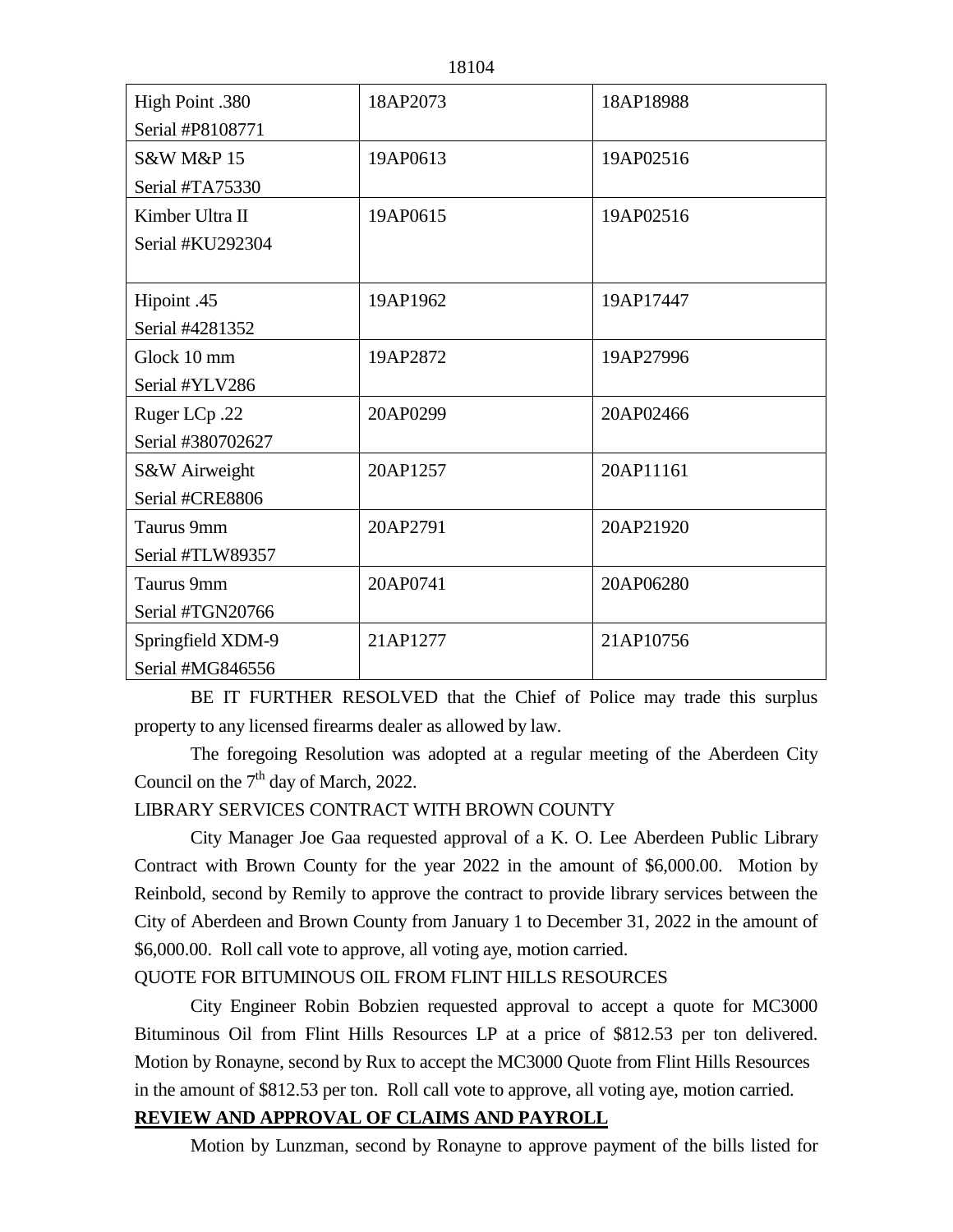March 7, 2022 and payroll for the period from February 27, 2022 through March 12, 2022.

Bills having been audited by the Finance Officer and fully itemized and authorize the Mayor or City Manager to sign, and the Finance Officer to countersign, all warrants for payment of the following approved bills: Reed Fund 6,562.50; US Bank 69,774.32; Salvation Army 39,194.94; RDO Equipment Co. 651.43; Hawkins Inc. 5,200.00; Cole Papers Inc. 3,835.44; Vander Haags Inc. 235.98; Patty Holm 26.00; HACH Co. 800.99; Auto Value Parts/Hedahls 261.28; House of Glass Inc. 4,318.00; MAC's Inc. 57.35; Dakota Supply Group 1,033.57; Graymont LLC 14,622.28; Presentation College 12,000.00; Midstates Group 200.00; Safety Service Inc. 101.58; Schwan Electric Inc. 6,502.27; Schwan Welding & Boiler 8,736.50; SHARE Corp. 2,629.06; Haug Plumbing & Heating 432.65; Olson's Pest Technicians 400.00; Pressure Washer Central 27.72; USA Blue Book 13,707.94; Energy Laboratories Inc. 85.00; SD Dept. Health Lab 590.00; Executive Management 333.46; Jarman's Water Systems 1,420.00; Fire Safety First 407.75; Menards Inc. 650.70; SD Building Officials 340.00; Dezurik Inc. 241.28; Aqua Pure Inc. 4,944.84; Convention Visitors Bureau 22,010.80; Dakota Fluid Power Inc. 359.05; Killoran Trucking & Brokerage 7,311.93; AT & T 1,910.77; Matheson Tri-Gas Inc. 131.77; POMP's Tire Service 464.86; Locators & Supplies Inc. 694.82; DeBoer Construction 258,347.91; Business Improvement Dist. 25,000.00; Dakota Oil 249.50; DSS Image Apparel 1,453.90; Best Western Ramkota 288.00; Vollan Oil Co. 4,970.41; TAPCO 559.50; ARAMARK Uniform Services 612.82; Sanitation Products Inc. 128.87; Crescent Electric Supply 1,651.44; Aberdeen Area Humane Society 5,400.00; Linde Gas & Equipment Inc. 8,175.03; Guardian Life Ins. Co. 1,188.17; Teleflex 2,400.00; United Parcel Service 168.24; NAPA Central 386.01; Dan Cleberg 200.00; Heartland Cism. 875.00; Black & Veatch Corp. 13,000.00; Hanna Instruments 82.04; Blackstrap Inc. 2,236.15; AGTEGRA Cooperative 210.00; Runnings Supply Inc. 561.05; Interstate Battery 132.95; HR Green Inc. 4,023.89.

Payroll for the period from February 27, 2022 through March 12, 2022 and city share of social security, old age & survivor's insurance, retirement, health and life insurance: EFTPS 134,969.68; SD Retirement 83,456.23; Governing Body 3,351.93; City Manager 8,357.92; City Attorney 7,419.90; Finance 16,117.97; HR 8,011.76, Building 1,887.35; Computer 5,081.18; Planning/Zoning 16,499.35; Engineering 14,648.24; Police 141,933.52; Fire 116,236.86, Semisi Malolo 16.30 hr; Housing/Building 7,233.75; Street 31,738.28, Traffic 6,149.05; Solid Waste 21,882.28; Transportation/Ride Line 19,892.34; Library 30,263.71; Parks, Rec & Forestry 97,951.62, Jackie Beving 13.00 hr, Tristyn Collins 11.00 hr, Crystal Cook 13.00 hr, Linda Davis 14.00 hr, Lonna Fulda 14.00 hr, Debra Haliburton 12.00 hr, Cole Holmes 12.50 hr, Dylan Rausch 13.00 hr; Airport 16,421.93; Pipe 30,396.88; Water Treatment 19,909.79, Scott Little 23.39 hr; Meter 1,858.72; Water Reclamation 21,598.35; Pump 9,154.13.

Roll call vote to approve, all voting aye, motion carried.